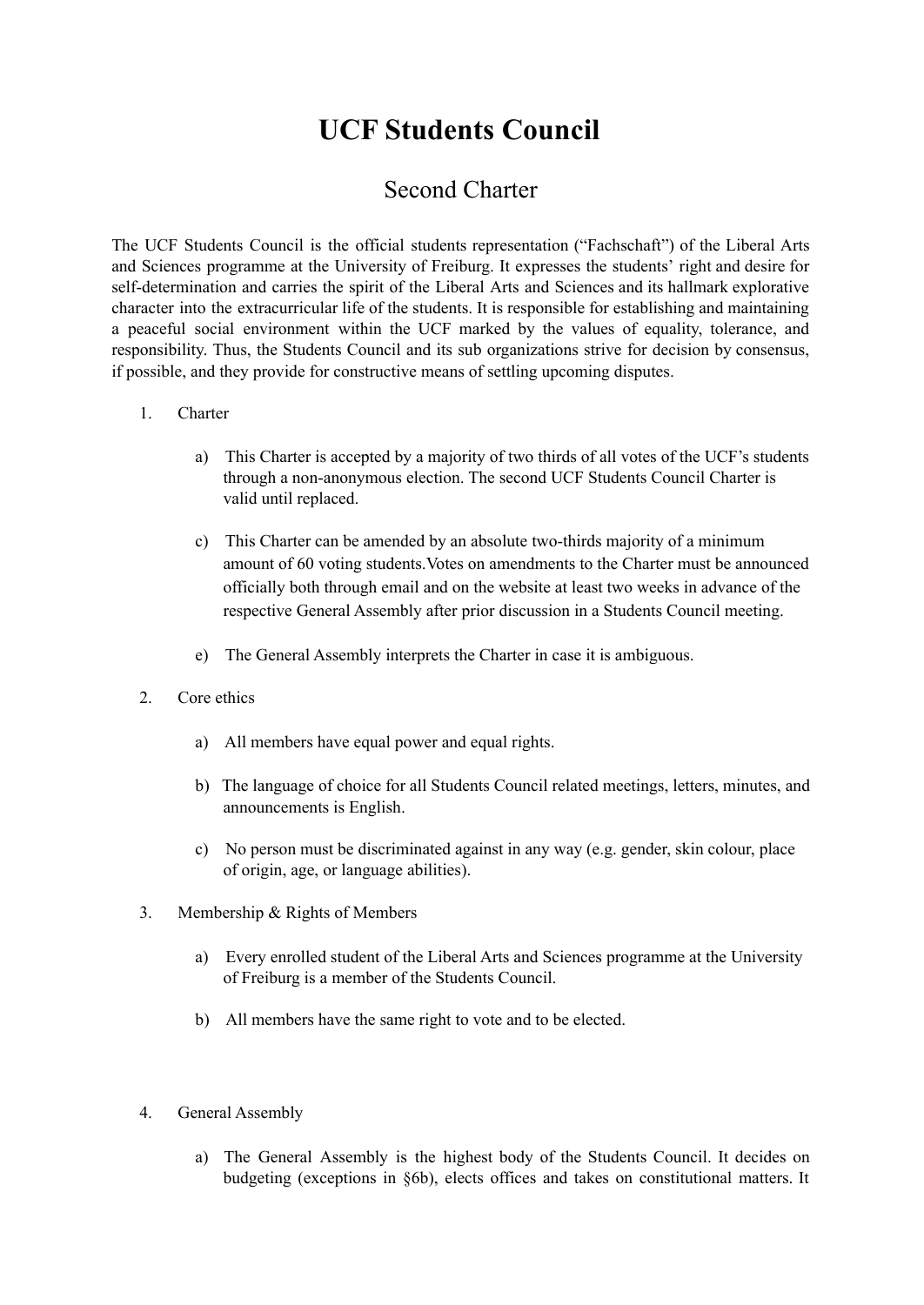also has the function of informing the student body about developments of the study programme, activities of the committees and the board.

- b) All votes and resolutions are made by the assembly through a simple majority vote. The assembly has a quorum of 30 members, excluding the board, which must be checked at the beginning of each session.
- b) Two regular assembly sessions are organized and moderated by the Executive Organizers each semester. Exceptional sessions may take place if the board deems it necessary. Dates are announced on the website and all members are invited via e-mail in advance. Regular assembly sessions should be announced at least three weeks in advance. The agenda is set at the beginning of the assembly.
- c) Each session must be properly minuted. Minutes are to be made accessible to all members.
- d) The assembly can delegate responsibilities and competences to the board, committees and individuals.
- e) If the quorum in the assembly cannot be reached and matters require urgent action, the board may decide and take action on behalf of the assembly.
- f) All decisions made by the board can be discussed and, if necessary and possible, revoked by the assembly.

#### 5. Board

a) The board consists of the three Executive Organizers, the four Delegates to the Board of Studies, the Secretary of University Affairs, the Treasurer, and the Secretary of Outreach.

- b) They are the officially elected representatives of the Students Council and therefore have the responsibility to act in the interest of all members.
- c) The board is subject to the General Assembly and all its actions can be revoked by the General Assembly in a simple majority vote. It takes on responsibility for all issues concerning the Students Council. The board may decide independently but shall collaborate with the assembly with regards to all major matters (following §4f).
- 6. Students Council Meetings
	- a) Students Council meetings are held regularly and consist of all interested members. Members of the board are required to attend.

b) Students Council meetings serve to decide upon budgets under 100€, prepare General Assemblies and discuss specific topics.

c) The quorum is eight Students Council members. Decisions are made by a simple majority vote. Each member holds one vote.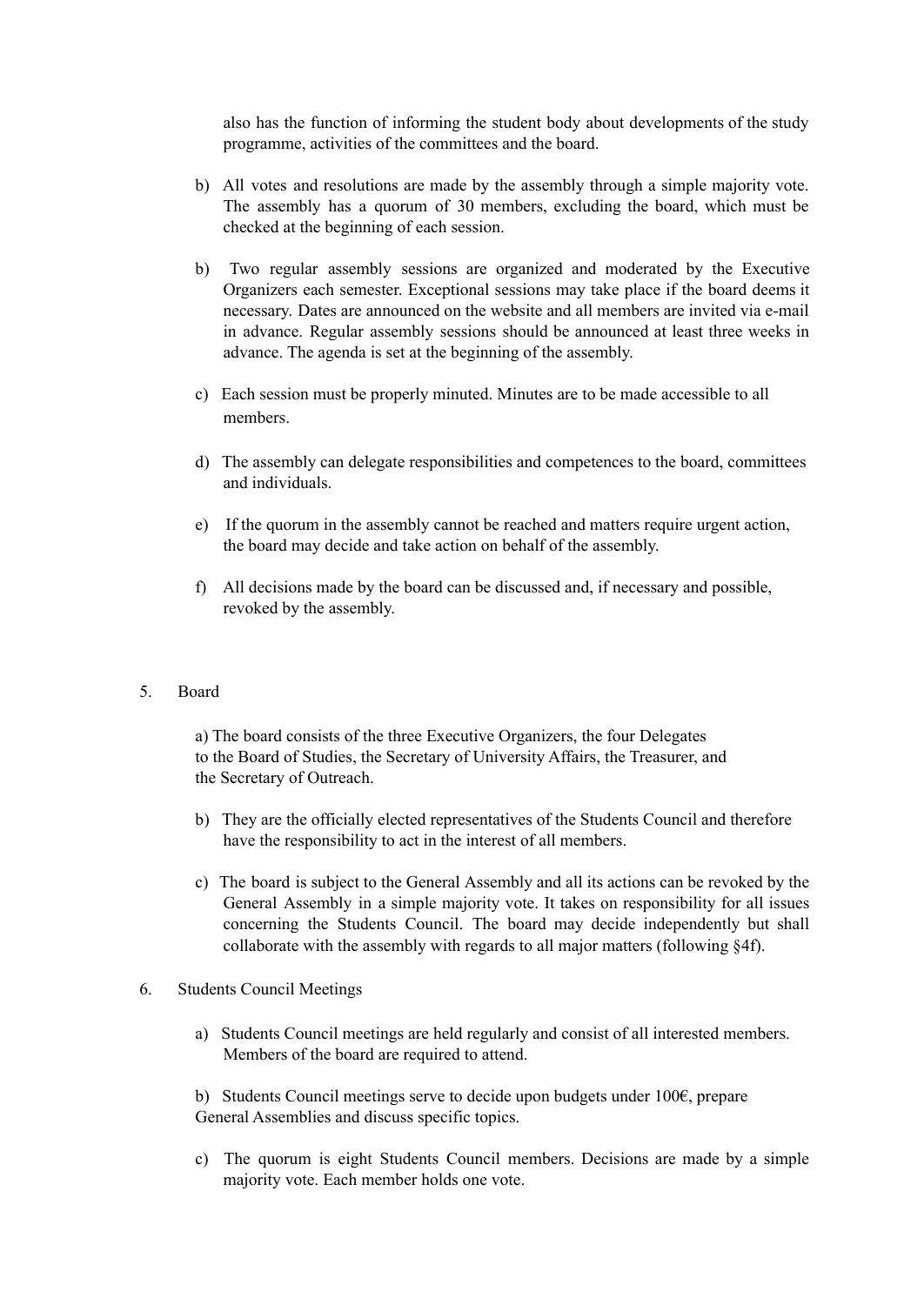- d) Meetings are organised by the Executive Organizers and announced via e-mail. An agenda is set in advance but allows contributions by all attending members.
- e) The board may meet in private, if it considers such necessary because of confidential information.
- 7. Committees
	- a) Committees are groups of students, who dedicate themselves to a certain function. Every student can found a committee. Committees must be democratic, transparent and open to every student.
	- b) Newly founded committees must be approved by the Students Council.
	- c) Every committee can decide over its internal form of organisation. Restrictions can be applied by the Charter (see 'd').
	- d) Every committee must elect a chair, who represents the committee and serves as a connector with the board and the assembly. The chair is financially responsible, but may delegate financial tasks within the committee.
	- e) Committees can apply for financial support, which has to be approved by the Students Council or the general assembly.
	- f) The committee chair or a delegate is encouraged to present the committee's activities at each general assembly.

### 8. Offices

- a) Every member is eligible for offices, which are confirmed through election. This legitimation can be revoked by a motion of no confidence. Particulars are regulated in (§10).
- b) No member may hold more than one office at the same time. From this rule excluded are elected members to the StuRa, except the Secretary of University Affairs.
- c) In the first general assembly of each semester, offices are elected. In winter term, one Executive Organizer, two Delegates to the Board of Studies and one Mediator are elected. In summer term, two Executive Organizers, two Delegate to the Board of Studies, one Treasurer, two Mediators and one Secretary of Outreach are elected.
- d) All offices are assigned for the duration of two semesters. Until successors are elected, the offices are executed provisionally by the predecessors.
- e) When an office becomes vacant throughout the semester, elections to this position must be carried out in the next GA. Until the new position is appointed, the board carries out its function.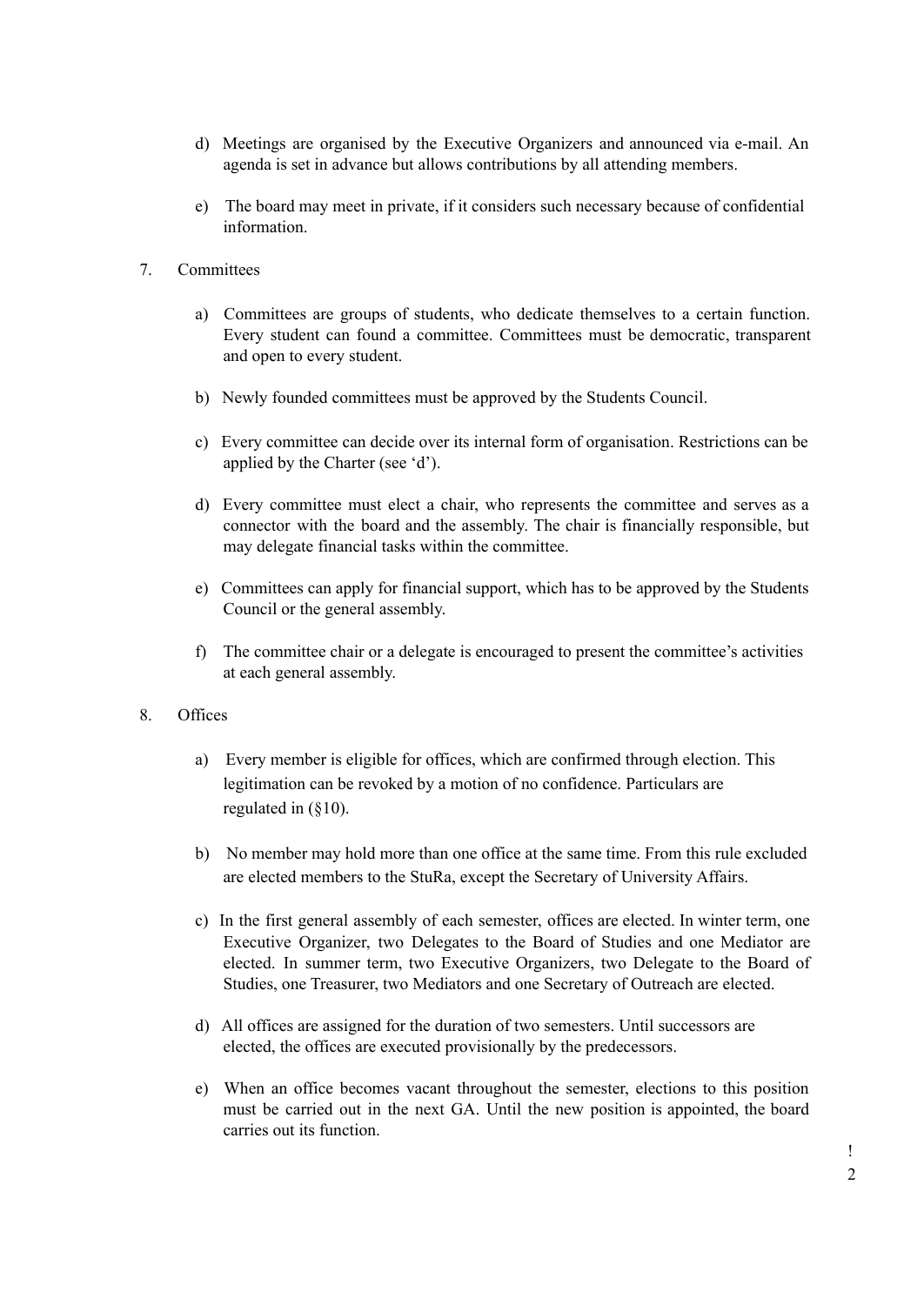- f) Offices and their Responsibilities
	- i. Three Executive Organisers

The three Executive Organisers prepare the General Assemblies and Students Council meetings. This includes preparing an agenda, announcing the sessions, and ensuring that every session is minuted and published.

Furthermore, the three Executive Organisers manage the official e-mail-account, and communicate with the UCF staff or other non-members, who have propositions for the assembly's agenda. They resolve problems discussed in the assembly between the student body and UCF staff members.

The EOs are also responsible for determining a Delegate to the Meeting of the Direktorium at least two weeks before the Meeting of the Direktorium. The nominee should be an office holder of the Student Council.

ii. Treasurer

The treasurer manages the finances of the Students Council. This includes collecting donations based on the assembly's decision and keeping record of all income and expenses. Money must only be spent with the legitimation of the Students Council. The treasurer also coordinates applications for university wide funds, such as, but not limited to, Studierendenvorschlagsbudget and funds distributed by the StuRa. In this respect, collaboration with, and the participation of the Secretary of University Affairs is needed.

iii. Secretary of Outreach

The Secretary of Outreach establishes and continues contact between the students of UCF and other liberal arts colleges, as well as academic and non-academic institutions. The Secretary of Outreach is automatically assigned chair of the Outreach Committee.

- iv. Secretary of University Affairs
	- (A) Office
		- I. The Secretary of University Affairs (SUA) together with the University Affairs Committee (UAC) aims at better integrating LAS into university affairs and the student representation of the Albert-Ludwigs-Universität.
		- II. The office of the SUA is exercised by the Delegate to the StuRa ("the StuRa Delegate"; translated: "Fachbereichsvertrer\*in") for Liberal Arts and Sciences.
		- III. The SUA is automatically assigned chair of the University Affairs Committee and is responsible for its functioning and organization.
		- IV. The SUA is exempt from regulation §8 e).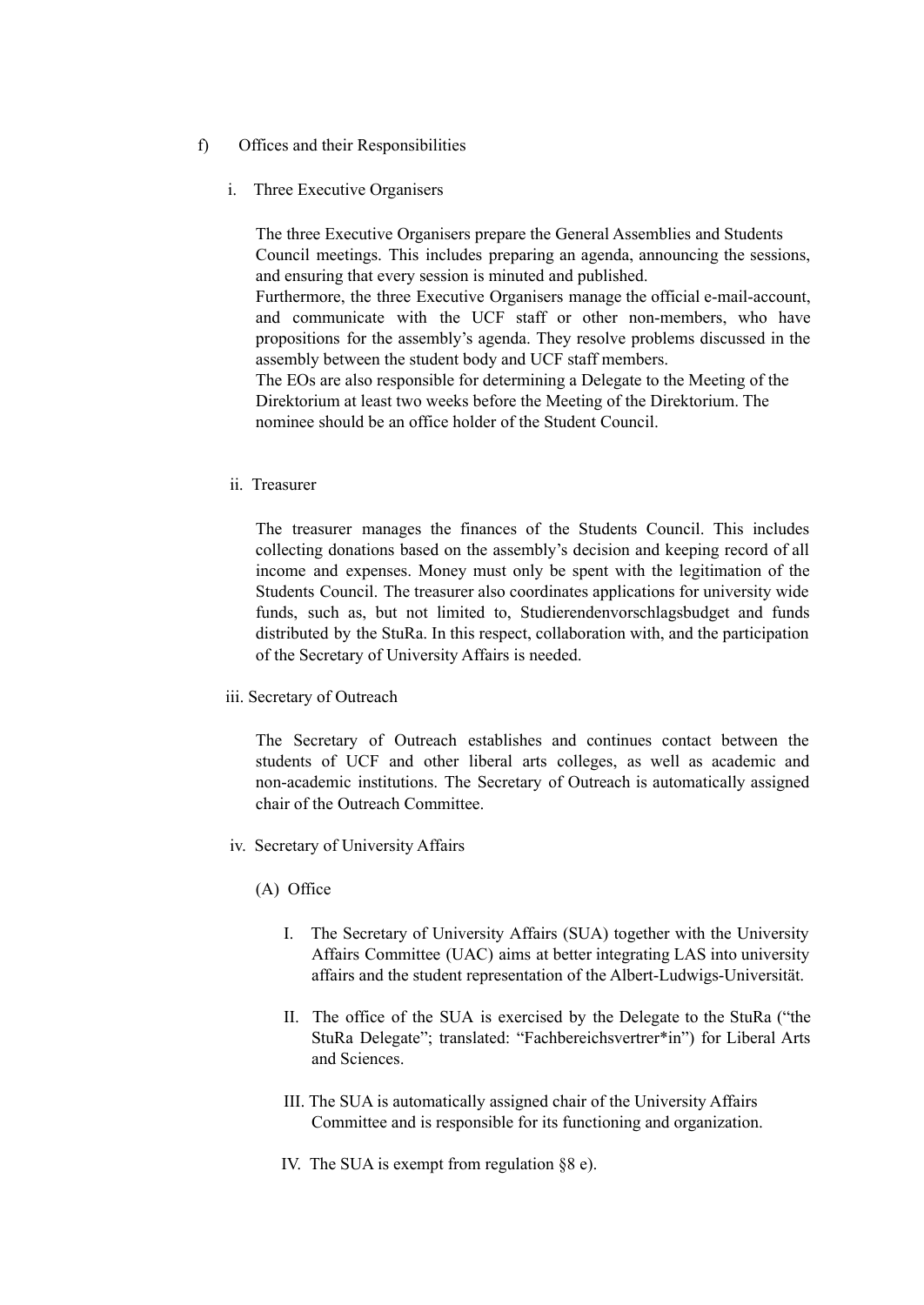- (B) Election of Office Holder
	- I. The SUA is exempt from regulation §9 a).

II. The SUA/StuRa Delegate is elected in yearly university-wide StuRa elections (translated: "StuRa-Wahlen") as announced by the Wahl-, Schlichtungs- und Satzungskommission ("WSSK"; translated: "The Commission for Elections, Mediation and Constitutional matters") and as regulated in IV §17 (1) of the Organisationssatzung der Verfassten Studierendenschaft der Albert-Ludwigs Universität Freiburg.

- III. The Students Council nominates a list of candidates for the StuRa in a meeting prior to the StuRa elections and the respective deadline for submission of candidates.
- IV. All elected representatives to the StuRa (translated: "Fachbereichstellvertreter\*innen") are automatically members of the University Affairs Committee (UAC) and are required to regularly attend the StuRa and UAC meetings.
- (C) Motion of No Confidence
	- I. The SUA is exempt from regulation §9 b).
	- II. The legitimation for the SUA and its elected representatives can be revoked according to IV §17 (6) of the Organisationssatzung der Verfassten Studierendenschaft der Albert-Ludwigs Universität Freiburg.
- vi. Four Delegates to the University College Freiburg Board of Studies

(A) The Delegates to the Board of Studies represent the Students Council at the Liberal Arts and Sciences Board of Studies of the UCF. This position inherits an imperative mandate of the board. Therefore, they are committed to the decisions of theStudents Council.

(B) Election of the Office Holders

- I. Two Board of Study delegates are elected in the first General Assembly of the summer semester and two Board of Study delegates are elected in the first General Assembly of the winter semester unless the conditions of paragraph II are met. Each term is limited to two semesters. A re-election as a Board of Studies delegate is possible.
- II. If one LAS student is elected as an official member of the Faculty Council ("Fakultätsrat") or as an advisory member ("Beratendes Mitglied") of the Faculty Council ("Fakultätsrat"), this person automatically becomes the fourth member of the Board of Studies in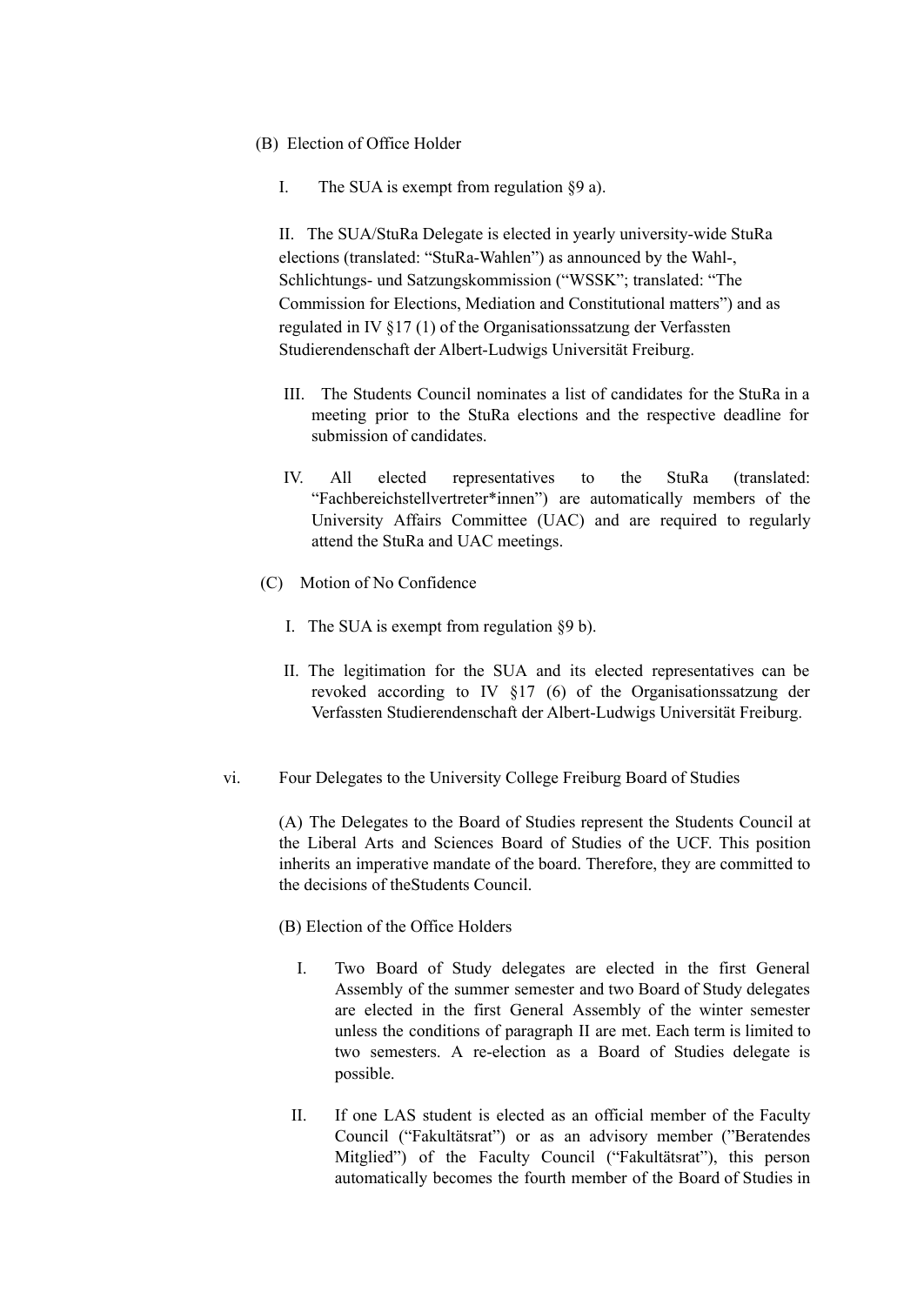the winter semester following the university-wide elections (in compliance with the Baden Württemberg Law on Higher Education /"Landeshochschulgesetz Baden Württemberg" §26 (1)).

- (a) The official member/ advisory member of the Faculty Council is elected in yearly university-wide elections ("Universitätswahlen") as announced in the official election notice ("Amtliche Bekanntmachung der Wahlen") and as regulated in § 25 (2) and (3) of the Landeshochschulgesetz and  $\S$  15 (2), (3) and (4) of the Charter ("Grundordnung") of the University of Freiburg. Therefore, this member of the Board of Studies is exempt from regulation §8 c) and regulation §9 a).
- (b) The member of the Faculty Council can decline the position as a delegate to the Board of Studies. In this case, the Board must be informed about the decision within four weeks after the publication of the university-wide election results.
- (c) In the case that two or more LAS students are elected into the Faculty Council, the position as a Board of Studies delegate is offered to the LAS student who received most votes in the university-wide elections. If the person previously offered the position declines it, the position is offered to the LAS student with the next highest vote count who in turn must inform the Board about their decision within four weeks.
- (d) In the case of the election of a LAS student into the Faculty Council (see above) and the acceptance of the position as a delegate to the Board of Studies, only one Board of Studies delegate is regularly elected in the first General Assembly of the winter semester.
- vii. Three Mediators
	- (A) The mediators are an independent organ and not part of the board.
	- (B) They confidentially resolve individual conflicts within the Students Council or conflicts of members with the University staff on a personal level.
	- (C) Further they:
		- I. try to assess students opinion by conducting polls.
		- II. are responsible for the management of the online means of communication.
		- III. are contact persons for prospective students.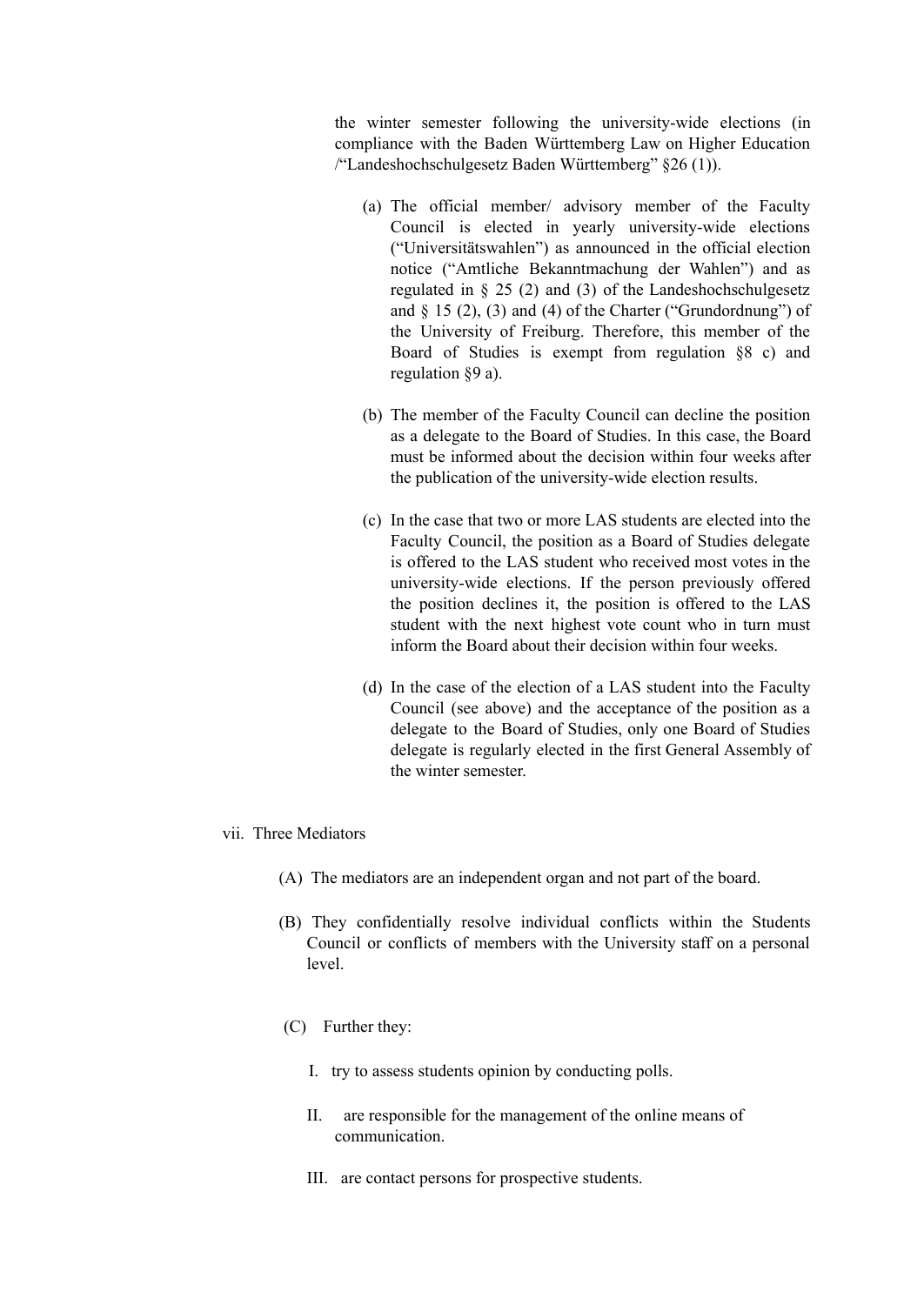# 9. Votes and Elections

- a) Elections of office holders
	- i. All offices are elected in anonymous elections.
	- ii. In order to include all members, elections ought to be held online. Still, the General Assembly has to decide on the feasibility and duration of such vote from case to case and can return to conventional voting in case of doubt. In case of online voting, candidates need to announce their candidacy at the latest during the GA. Candidates that cannot be present during the GA have to announce their application in advance via email to the Executive Organizers.
	- iii. The Mediators and the Executive Organizers prepare and execute the election procedure.
	- iv. Office (Vii) must be carried out by at least two different genders and one international student. Office (i) must be carried out by at least two different genders and one international student within an academic year.
	- v. Offices (v) and (vi) require substitutes for every position. These are automatically assigned to the runner-ups in the election. Substitutes are not part of the board.
- b) Motion of No Confidence
	- i. A position can be deprived of by a motion of no confidence.
	- ii. Every member can request a motion of no confidence. The motion must be announced five days in advance via email and on the website and approved by an absolute majority.
	- iii. Motions of no confidence are carried out as anonymous elections, analogously to elections of position holders by the Students Council (see 'a').
- 10. Financial Matters
	- a) Account
		- i. The Students Council funds are administered by the Treasurer.
		- ii. A financial report has to be given by the Treasurer at each General Assembly.
	- b) Donation Request The students council can announce a donation request through which students back expenses in advance.
	- c) Financial Responsibility